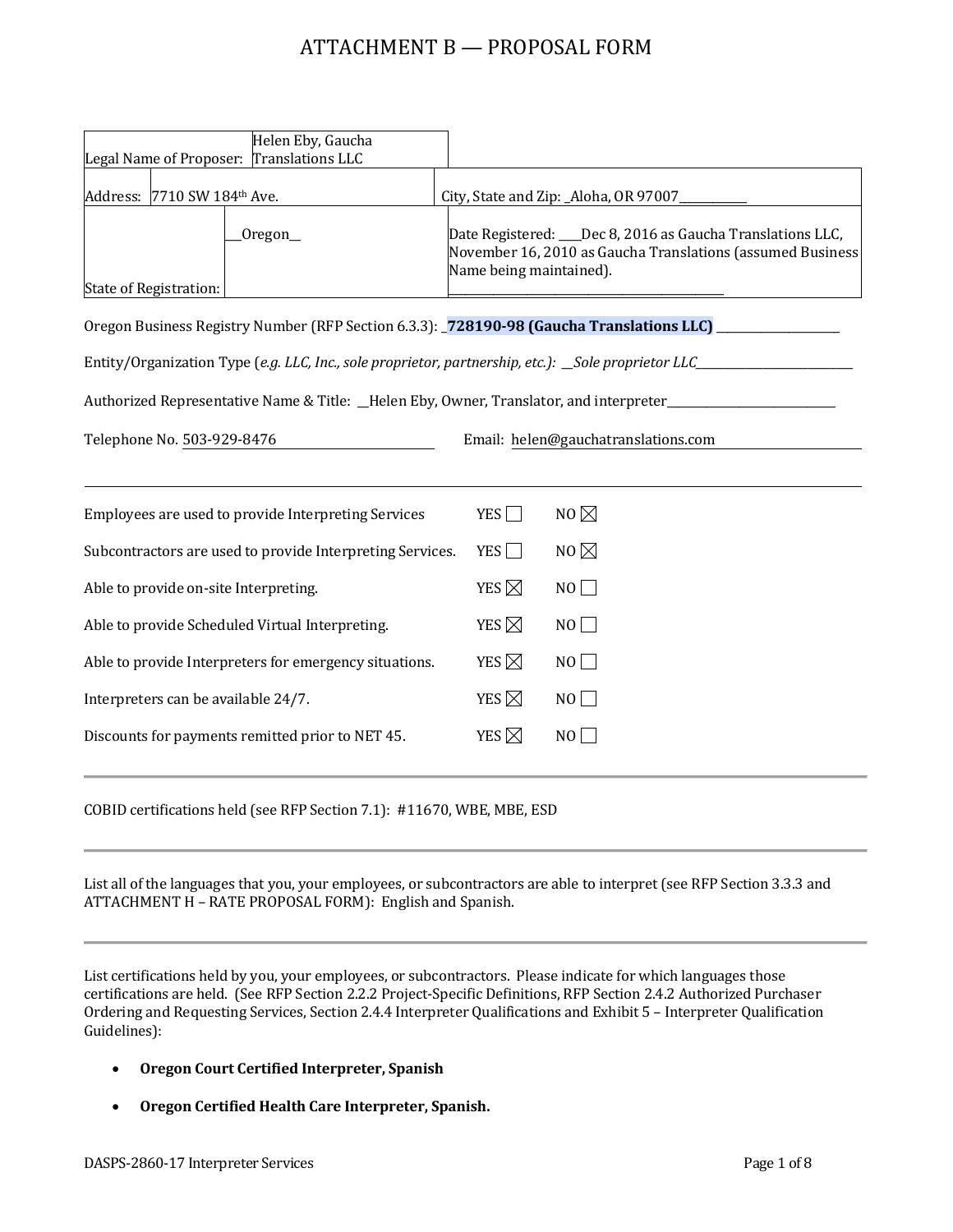List relevant memberships in professional language organizations by you, your employees, or subcontractors:

- American Translators Association: I have been the Assistant Administrator of the Spanish division (over 3000 members), and am currently serving my second two-year term as the Administrator of the Interpreters Division (over 3300 members)
- Oregon Society of Translators and Interpreters: I was the founding President.
- NAJIT: I was co chair of the Advocacy committee and am Chair of the Bylaws and Governance committee.
- NOTIS: I have given presentations at the NOTIS conference and written for their publications.

#### **EVALUATION CRITERIA**

Section references below correspond with RFP section 5.3 Evaluation Criteria.

### **5.3.1 PROPOSER QUALIFICATIONS**

See RFP Section 2.3.2 Overall Project Goals, 2.4.1 Proposer Business Processes, Section 3.1 Minimum Qualifications, and Section 5.3.1 Proposer Qualifications.

#### **5.3.1.1 Proposer Qualifications**

Describe why Proposer, is qualified to provide the Interpreter Services being sought by this RFP. Explain any processes, policies or procedures Proposer applies to ensure efficient, effective, and high-quality delivery of Interpreter Services.

I am a certified Spanish interpreter in Oregon, as Oregon Court Certified Interpreter and as Oregon Healthcare Certified Interpreter. I train interpreters to pass certification exams and provide continuing education. I apply best practices regarding team interpreting and the use of technologies.

#### **5.3.1.2 Interpreting Assignments**

Describe three (3) different Interpreting assignments Proposer has completed within the last five (5) years, including the nature of the assignment, the environment the Services were provided in and why the assignments were determined to be successful.

Interpreting as a volunteer for the Medical Reserve Corps in Washington County: Both healthcare providers and patients have made comments regarding the quality of my services and have asked questions regarding how people can become certified. As a trainer of interpreters, I have let them know about the certification process and options for how to train interpreters.

Interpreting for the Presbyterian Church in Zoom sessions for conferences with over 100 attendees: We implemented best practices (team interpreting with a third person providing tech support) and my team partner and I have become the interpreters of reference for conferences in my time zone. The organizers express their appreciation for seeing us again when the session starts, and they are requesting that we reserve our schedule for the next meeting as soon as the date is set.

Interpreting for Oregon Courts: Judges have commented that my services are excellent, and I have had a good working relationship with the Oregon Court interpreting administrators since the day I got certified.

#### **5.3.1.3 Proposer Knowledge Skills and Abilities**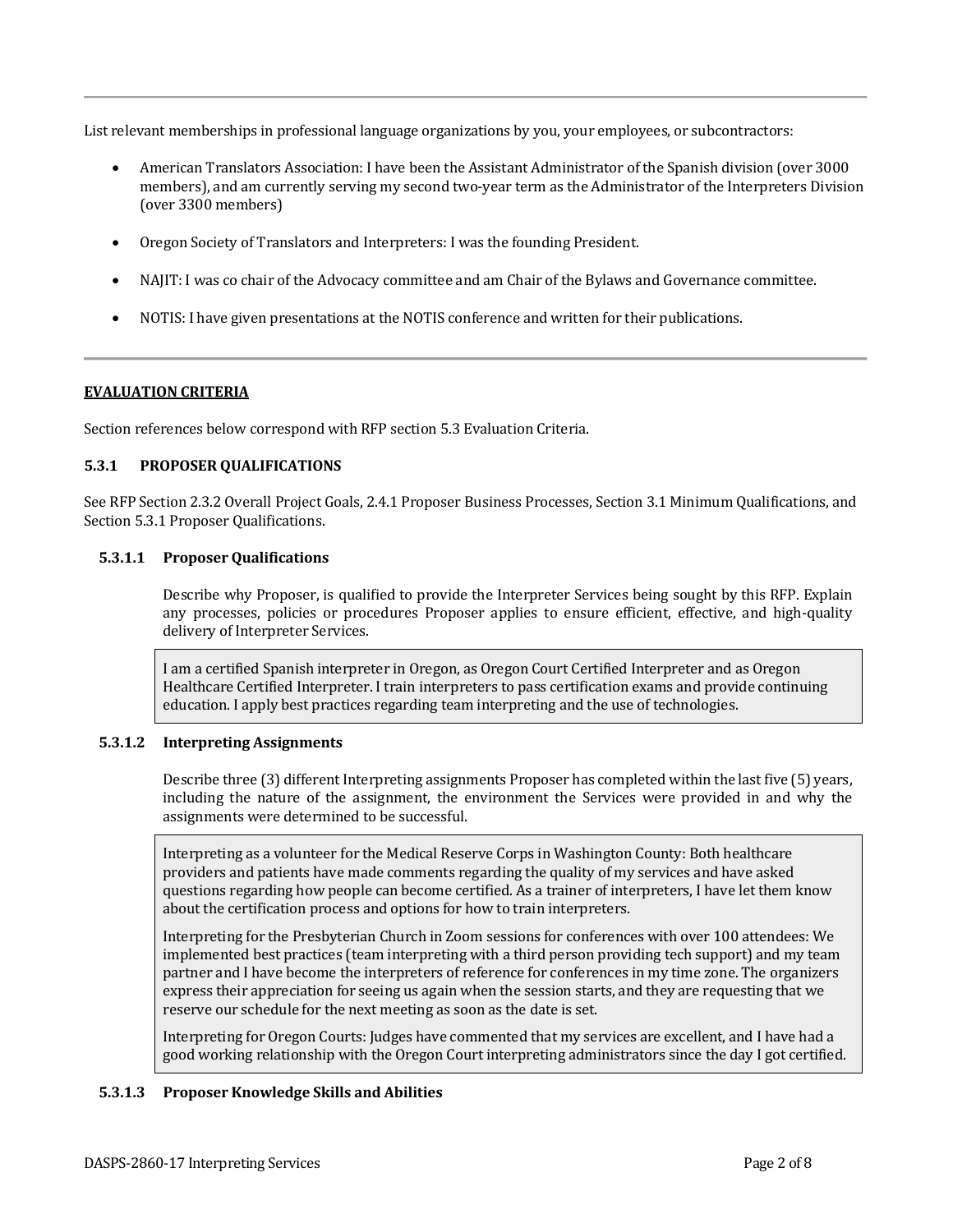Describe the specific interpreting KSAs that Proposer relies upon to ensure Proposer delivers high-quality Interpreter Services.

The KSAs listed in ASTM F2089-15, Standard Practice for Language Interpreting, are constantly being applied: Concentration, Knowledge of subject matter, Research, Comprehension of the source text message, Analytical skills to construe the meaning of the source text and carry out the necessary translational action to express that message in the target language, Short-term auditory and visual memory, enhanced by Note taking, Cultural awareness to render the message in a culturally appropriate way, Clear delivery by testing how to communicate clearly with a mask on and practicing diction regularly, Interpersonal skills as required in the session and in the planning, Flexibility while checking on the quality of my rendition.

## **5.3.1.4 Proposer Specialties**

Explain any specialized areas or terminology (court, medical etc.) that the Proposer possesses.

From the ASTM Standard Practice for Language Interpreting list of areas of interpreting, I am competent in the following:

- 1. Conference interpreting: I am interpreting in a conference setting for the Presbyterian Church. I have provided conference interpreting services for conferences held in Oregon and in Chicago.
- 2. Media interpreting: I interpreted for Rigoberta Menchu, a Nobel Laureate, at the Portland Public Schools
- 3. Business interpreting: I studied to be an executive secretary in Argentina and have interpreted in business settings.
- 4. Labor relations interpreting: I have been called by businesses when they have had an issue to work through with Spanish speaking LEPs.
- 5. Community interpreting: I have provided conference community interpreting for Hillsboro and Wilsonville when they did outreach in listening sessions.
- 6. Social Services interpreting: I have interpreted in HR meetings where new healthcare plans were presented to the Spanish speakers.
- 7. Educational Interpreting: I have interpreted in school settings, for parents and teachers, and in School District budget meetings.
- 8. Legal Interpreting: I have interpreted in court and out of court settings.
- 9. Court interpreting: As a certified court interpreter in Oregon, I regularly interpret in judicial settings.
- 10. Security-related interpreting: As a past FBI Contract Linguist, I have interpreted for law enforcement.

#### **5.3.2 SERVICE DELIVERY REQUIREMENTS**

See RFP Section 2.4.1. Proposer's Business Processes, RFP Section 2.4.2 Authorized Purchaser Ordering and Services Requests, and RFP Section 2.4.5 Service Delivery Requirements.

#### **5.3.2.1 Service Request Processing**

How does Proposer ensure the receipt, acknowledgment, and timely processing of a customer's request?

- 1. I email the person who requests the service in less than 10 hours.
- 2. I have a phone conversation, when possible, to discuss the best way to meet the requester's need.
- 3. I follow up with an email summarizing our conversation.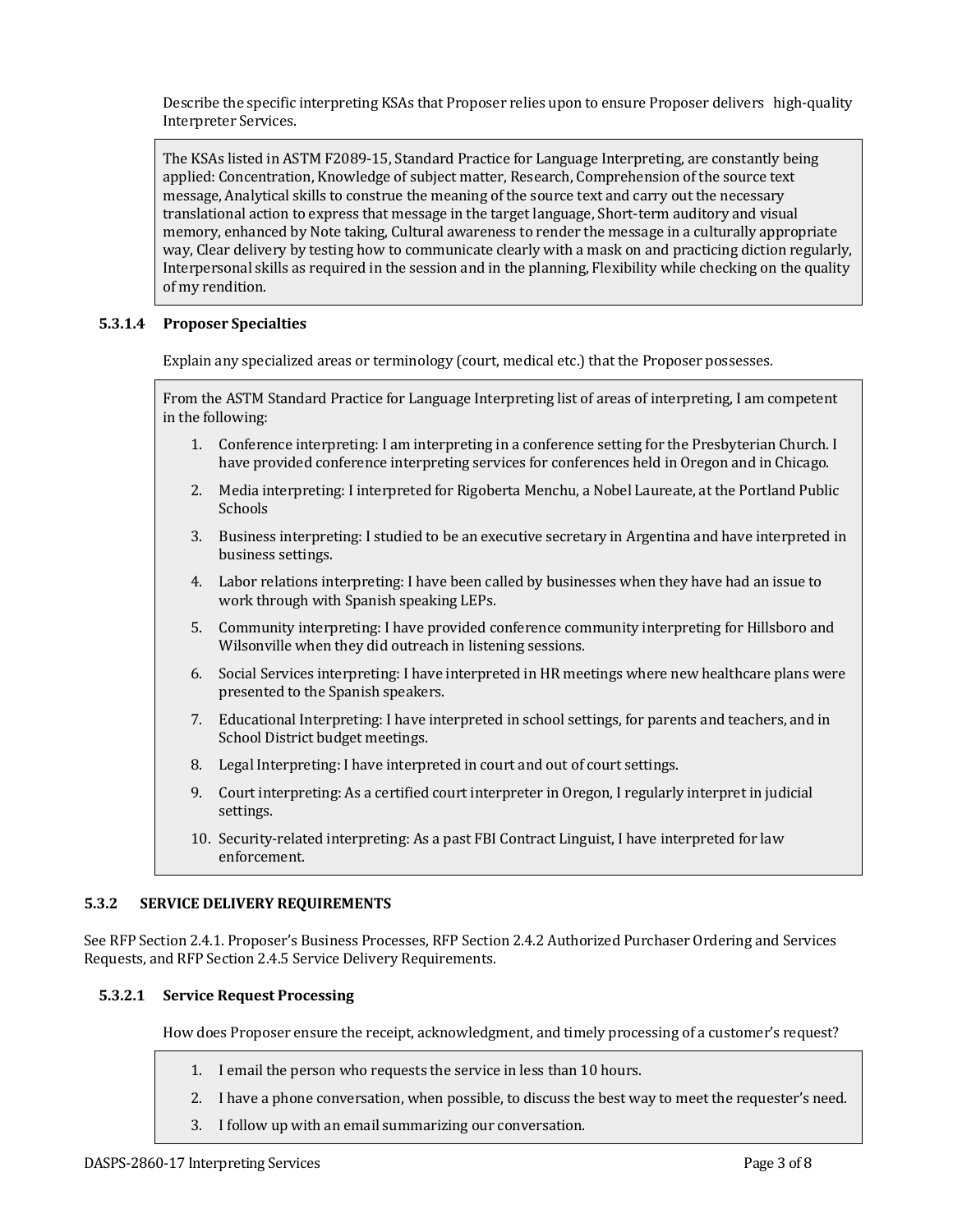- 4. I send an estimate for the services provided through QuickBooks, so the requester can formally approve the services offered and the budget.
- 5. I set the appointment in my calendar, with an invite to the requester and others who may be needed to meet the needs of the requester. For example, I may work with a colleague to provide team interpreting.
- 6. In the calendar appointment, I record the start and end times of the session.
- 7. I convert the estimate to an invoice, using QuickBooks, to ensure consistency between the terms in the estimate and my charges.
- 8. QuickBooks follows up with reminders for payment as needed. This is automated.
- 9. I often email the requester to ask for feedback.

#### **5.3.2.2 Interpreter Coordination**

Describe Proposer's process for coordinating and scheduling Interpreters. Does the process include all assignment preparation, all administrative aspects and management infrastructure necessary for the provision of timely, high-quality Interpretation Services?

I only provide interpreting services in which I am personally providing the service. I consider my preparation time in my schedule. For example, for a conference interpreting assignment I typically spend the previous two days in research, so I am prepared with the terminology.

When it is not possible to get materials ahead of time, I do background research on the topic and the organization that has asked me for support.

#### **5.3.2.3 Proposer Invoicing**

How does the Proposer ensure that invoices accurately reflect the service details? Does Proposer have the ability to customize invoices to include data fields or information that may vary among different customers?

I use QuickBooks and am able to customize the invoices as needed.

- 1. I send an estimate for the services provided through QuickBooks, so the requester can formally approve the services offered and the budget.
- 2. I convert the estimate to an invoice, using QuickBooks, to ensure consistency between the terms in the estimate and my charges.
- 3. QuickBooks follows up with reminders for payment as needed. This is automated.

## **5.3.2.4 Handling of Customer Complaints**

Describe the process applied to address customer complaints of non-compliance to Interpreting practices, professional ethics, and Service protocols. What steps are taken to investigate and respond to customer complaints?

I have been a member of the Better Business Bureau since 2013. They have a service to deal with customer complaints. At this time, nobody has needed to use that service.

I also respond to questions and comments that are not elevated to the BBB as soon as possible.

#### **5.3.3 INTERPRETER QUALIFICATION CRITERIA**

See RFP Section 2.4.4 Interpreter Qualifications, RFP Section 5.3.3 Interpreter Qualification Criteria, and Exhibit 5 - Interpreter Qualification Guidelines.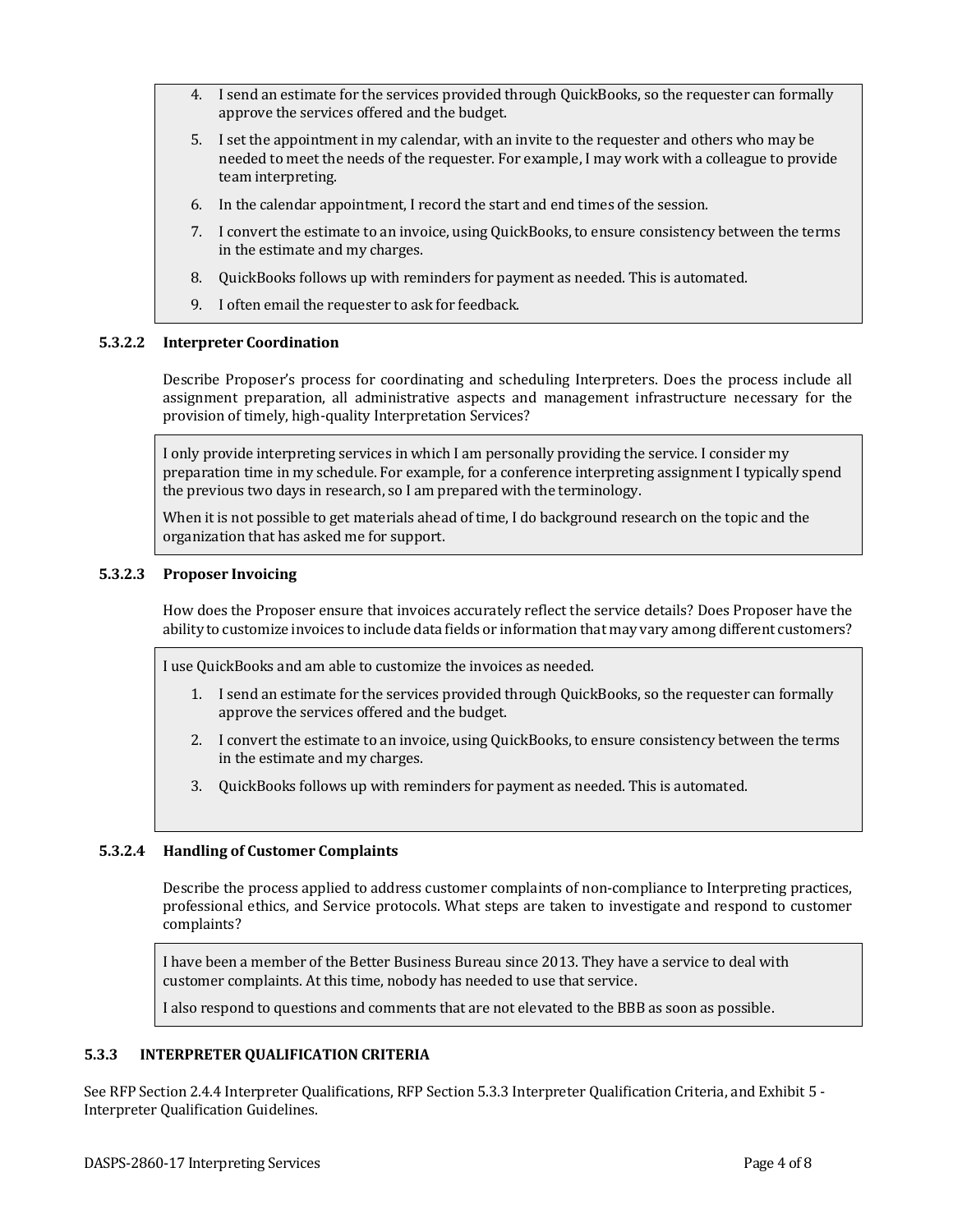### **5.3.3.1 Interpreter Qualification**

Describe Proposers process, policy, or procedure that will ensure Interpreters, employed or contracted, or, as applicable, Proposer as an individual providing Interpreting Services, possess a level of qualification, language competency, standard of general education, KSAs, and/or relevant experience appropriate to the complexity of the particular Interpretation assignment.

- When I need a team partner for an assignment, I review the interpreting certification of my colleagues and verify that they have the subject matter expertise for that particular meeting.
- My colleagues are generally college graduates, some with MA degrees.
- I work exclusively with certified interpreters.

#### **5.3.3.2 Interpreter Ongoing Education**

Describe any practices, policies, processes, and procedures regarding obligations or commitments to offer or attend on-going professional training (e.g. classes, lectures, or workshops relating to Interpreting methodologies, language proficiency training, profession-specific terminology training, any special training for high-stress or highly sensitive assignments, ethics, etc.).

- Certified interpreters are required to take continuing education classes to renew their certification
- Interpreters with a current certification meet this requirement.

## **5.3.3.3 Interpreter Credential Tracking**

Describe how Proposer tracks its own, its employees, or its subcontractor's Interpreter qualifications, certifications, and other similar hiring and employment or contracting standards. Describe any processes the Proposer follows for ensuring that Proposer's employed or subcontracted Interpreters, or as Proposer as an individual providing Interpreting Services, maintain those standards.

- The status of an interpreter's certification is available online.
- I check the certification status of my team partner when I work with a team member on an assignment.

#### **5.3.3.4 Interpreter Background Checks**

Describe any background checks Proposer undergoes, or requires its employed or subcontracted Interpreters to undergo, prior to providing Services. In the event the Proposer does not currently conduct Interpreter or undergoes background checks is the Proposer willing to do so when requested?

Background checks are part of the certification and renewal process for the following certifications. I work exclusively with certified interpreters.

- Oregon and Washington Court Interpreter Certification.
- Oregon Health Care Interpreting Certification.
- WA DSHS certification

#### **5.3.4 Value Added Services**

See RFP Sections 2.4.6 and 5.3.5.1 Sustainable Practices, and Section 5.4 Point and Score Calculations.

#### **5.3.5.1 Sustainable Practices**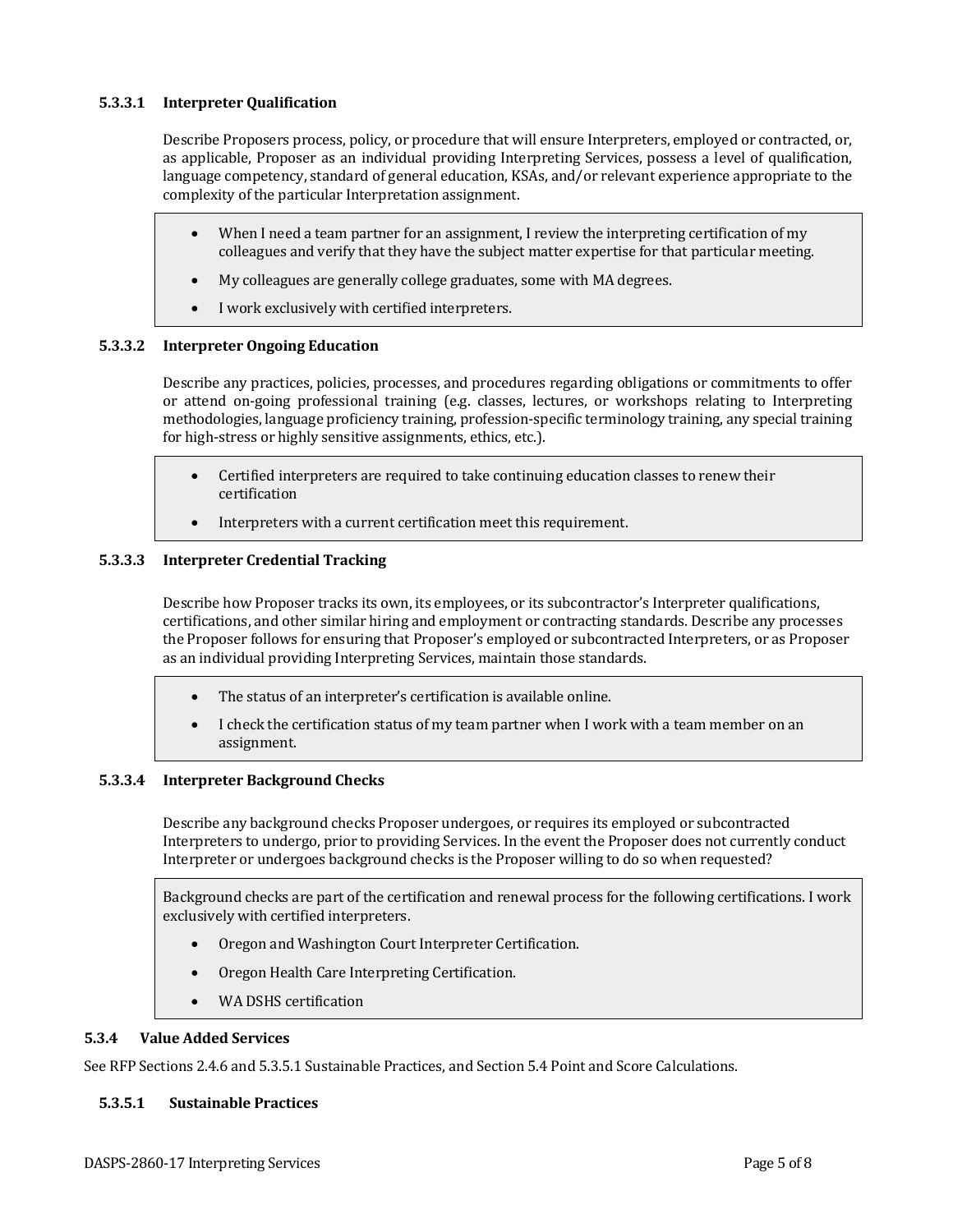Indicate any applicable Proposer sustainable practices or certifications and is able to evidence if requested.

| $\boxtimes$ | Written Sustainability Plan                                                                                                                                                      |
|-------------|----------------------------------------------------------------------------------------------------------------------------------------------------------------------------------|
| $\boxtimes$ | EPEAT certified, TCO Certified or ENERGY STAR computer purchases within last 3 years.                                                                                            |
| $\boxtimes$ | ENERGY STAR or WaterSense certified appliance purchased within last three years.                                                                                                 |
| $\boxtimes$ | A written policy requiring the use of Green Cleaning products, certified by UL Ecologo, GreenSeal or<br>SaferChoice.                                                             |
|             | Proposer's organization owns alternative fuel, electric, hybrid or bio fueled vehicles.                                                                                          |
| $\boxtimes$ | Company provides incentives for employees to use public transportation, bicycling or walk to work.                                                                               |
|             | Please explain any sustainable practices that Proposers company adheres to, that are not listed above, and<br>that Proposer believes should be considered sustainable practices. |
|             |                                                                                                                                                                                  |

#### **PROPOSER CERTIFICATIONS**

Any individual signing below hereby certifies they are an authorized representative of Proposer and that:

- 1. Proposer understands and accepts the requirements of this RFP. By submitting a Proposal, Proposer agrees to be bound by the Price Agreement terms and conditions in Attachment A and as modified by any Addenda, except for those terms and conditions that Agency has reserved for negotiation, as identified in the RFP.
- 2. Proposer acknowledges receipt of any and all Addenda to this RFP.
- 3. Proposal is a Firm Offer for 180 days following the Closing.
- 4. If awarded a Price Agreement, Proposer agrees to perform the scope of work and meet the performance standards set forth in the final negotiated scope of work of the Price Agreement.
- 5. I have knowledge regarding Proposer's payment of taxes and by signing below I hereby certify that, to the best of my knowledge, Proposer is not in violation of any tax laws of the state or a political subdivision of the state, including, without limitation, ORS 305.620 and ORS chapters 316, 317 and 318.
- 6. Proposer does not discriminate in its employment practices with regard to race, color or ethnicity, gender (including actual or perceived gender identity), marital status, creed, age, religious affiliation, disability, sexual orientation, or national origin. When awarding subcontracts, Proposer does not discriminate against any business certified under ORS 200.055 as a disadvantaged business enterprise, a minority-owned business, a woman-owned business, a business that a service-disabled veteran owns or an emerging small business. If applicable, Proposer has, or will have prior to contract execution, a written policy and practice, that meets the requirements, described in ORS 279A.112, of preventing sexual harassment, sexual assault and discrimination against employees who are members of a protected class. Agency may not enter into a contract with an anticipated contract price of \$150,000 or more with a Proposer that does not certify it has such a policy and practice. See <https://www.oregon.gov/DAS/Procurement/Pages/hb3060.aspx> for additional information and sample policy template.
- 7. Proposer complies with ORS 652.220 and does not unlawfully discriminate against any of Proposer's employees in the payment of wages or other compensation for work of comparable character on the basis of an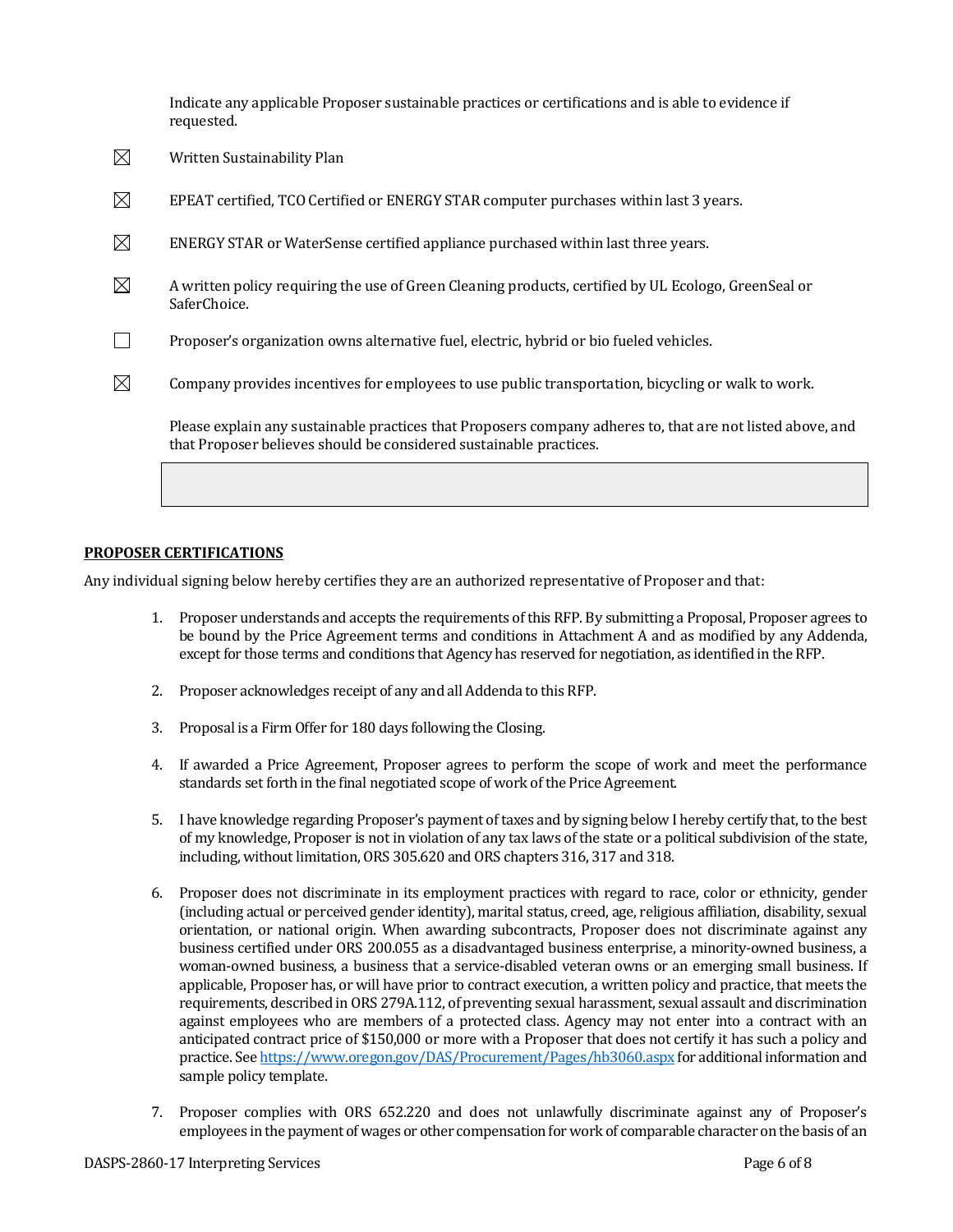employee's membership in a protected class. "Protected class" means a group of persons distinguished by race, color, religion, sex, sexual orientation, national origin, marital status, veteran status, disability or age. Contractor's continuing compliance constitutes a material element of this Price Agreement and a failure to comply constitutes a breach that entitles Agency to terminate this Price Agreement for cause. Contractor may not prohibit any of Contractor's employees from discussing the employee's rate of wage, salary, benefits, or other compensation with another employee or another person. Contractor may not retaliate against an employee who discusses the employee's rate of wage, salary, benefits, or other compensation with another employee or another person.

- 8. Proposer is not engaged in the provision of broadband Internet access service, or if at any time Proposer is engaged in or may engage in the provision of broadband Internet access service, then Proposer is in compliance with Oregon Laws 2018, Chapter 88 (HB 4155) and applicable Public Utility Commission rules, and will remain in compliance throughout the term of the Contract.
- 9. Proposer and Proposer's employees, agents, and subcontractors are not included on:
	- A. the "Specially Designated Nationals and Blocked Persons" list maintained by the Office of Foreign Assets Control of the United States Department of the Treasury found at: [https://www.treasury.gov/ofac/downloads/sdnlist.pdf.,](https://www.treasury.gov/ofac/downloads/sdnlist.pdf) or
	- B. the government wide exclusions lists in the System for Award Management found at: <https://www.sam.gov/SAM/pages/public/searchRecords/search.jsf>
- 10. Proposer certifies that, to the best of its knowledge, as set forth in ORS Chapter 244, there exists no actual or potential conflict between the business or economic interests of Proposer, its employees, or its agents, on the one hand, and the business or economic interests of the State, on the other hand, arising out of, or relating in any way to, the subject matter of the RFP. If any changes occur with respect to Proposer's status regarding conflict of interest, Proposer shall promptly notify DAS PS in writing.
- 11. Proposer certifies that all contents of its Proposal (including any other forms or documentation, if required under this RFP) and this Proposal Certification Sheet are truthful and accurate and have been prepared independently from all other Proposers, and without collusion, fraud, or other dishonesty.
- 12. Proposer understands that any statement or representation it makes in response to this RFP, if determined to be false or fraudulent, a misrepresentation, or inaccurate because of the omission of material information, could result in a "claim" {as defined by the Oregon False Claims Act, ORS 180.750(1)}, made under the Price Agreement being a "false claim" {ORS 180.750(2)} subject to the Oregon False Claims Act, ORS 180.750 to 180.785, and to any liabilities or penalties associated with the making of a false claim under that Act.
- 13. Proposer acknowledges that if Proposer believes any of its Proposal is exempt from disclosure under Oregon Public Records Law (ORS 192.311 through 192.478), a fully redacted version of its Proposal, clearly identified as the redacted version, and must be submitted with its Proposal. Proposer further acknowledges that by any failure to submit a redacted version of the Proposal identifying the portions claimed to be exempt from disclosure, Proposer has waived any future claim of non-disclosure of that information.
- 14. Proposer acknowledges that in the event the estimated contract value exceeds \$500,000 and Proposer employs 50 or more full-time workers, Proposer must submit to DAS PS a true and correct copy of an unexpired Pay Equity Compliance Certificate, issued to the Proposer by the Oregon Department of Administrative Services. ORS 279B.110(2)(f) requires that Proposer provide this prior to execution of the Price Agreement.
- 15. Proposer acknowledges that as a condition of receiving the award of a Price Agreement with a contract price of \$150,000 or more under this RFP, Proposer must certify [by Proposer's Signature on this Attachment B – Proposal Form], in accordance with ORS 279A.112, that it has in place a policy and practice of preventing sexual harassment, sexual assault, and discrimination against employees who are members of a protected class. The policy and practice must include giving employees a written notice of a policy that both prohibits, and prescribes disciplinary measures for, conduct that constitutes sexual harassment, sexual assault, or unlawful discrimination. Proposer must agree, as a material term of the Price Agreement, to maintain a policy and practice that complies with ORS 279A.112 throughout the duration of the Price Agreement and any extensions. Agency reserves the right to request a copy of Proposer's policy.